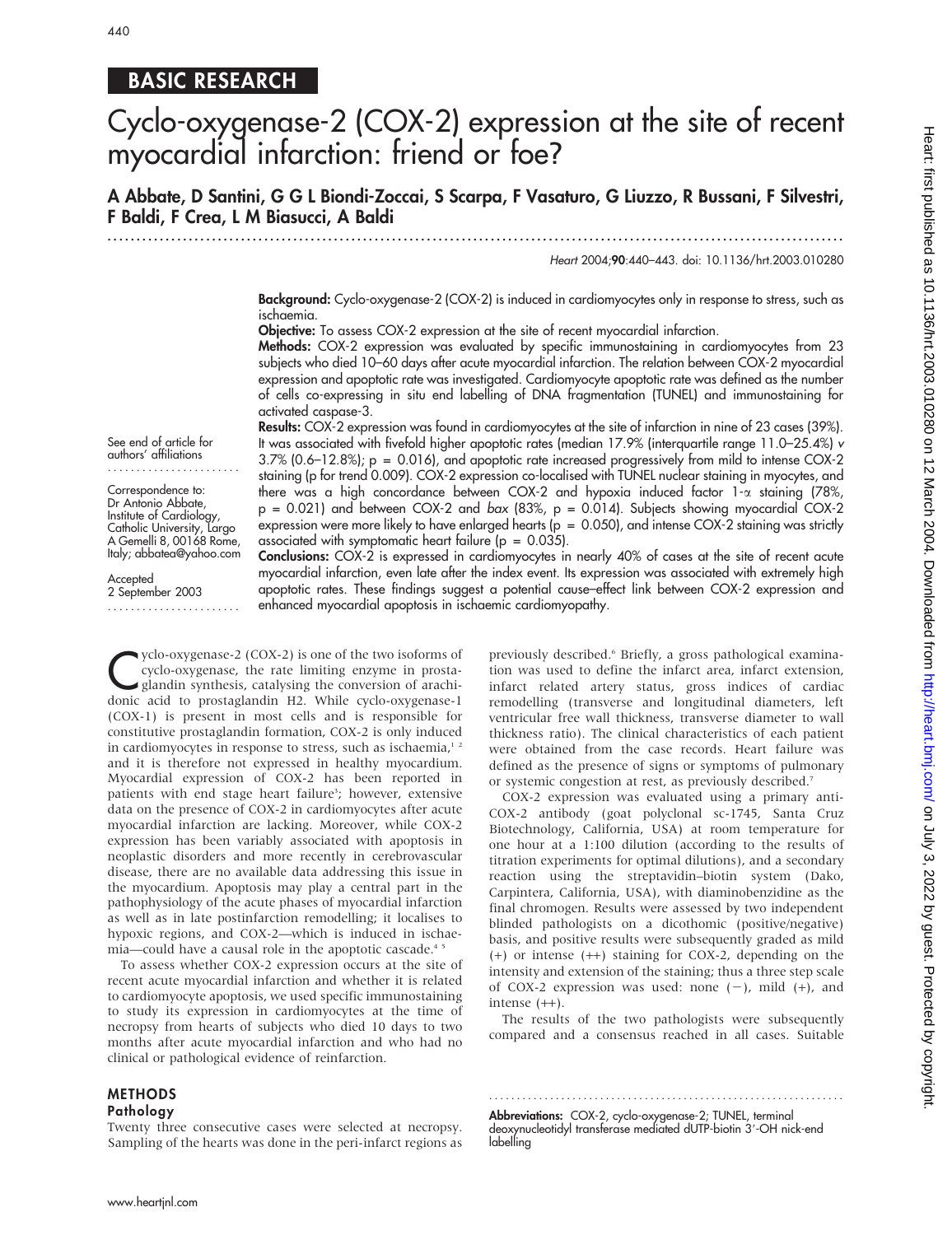positive and negative controls for COX-2 expression were provided, following the manufacturer's information sheet.

From the total number of cardiomyocytes per optic field, calculated on 100 random fields, cardiomyocyte apoptotic rates were defined as the number of muscle actin positive cells co-expressing in situ end labelling of DNA fragmentation (TUNEL, Apoptag, Oncor, Gaithersburg, Maryland, USA), and immunostaining for activated caspase-3, a terminal effector of the apoptotic cascade (anti-cleaved caspase-3 antibody (Asp 175), Cell Signaling Technology, Beverly, Massachusetts, USA). Positive and negative controls for TUNEL and activated caspase-3 were provided as specified earlier.6–8 In particular, cells expressing markers of DNA synthesis (PCNA) and/or RNA splicing (SC-35) were excluded from cell counts to avoid false positive results, and assessment of sensitivity and specificity of the assays employed for TUNEL and caspase-3 was done using human lymph nodes, as described elsewhere.<sup>6-8</sup>

As additional potential markers of ischaemia, we measured nuclear hypoxia induced factor  $\alpha$  (HIF-1 $\alpha$ ) staining: first, we employed mouse antihuman HIF-1a IgG (IgG2v, Novus Biological, Littleton, Colorado, USA) at 1:100 dilution, according to the supplier's directions, using a dicothomic positive/negative result; second, we assessed bax cytoplasmic expression (in 12 cases), using a mouse monoclonal antihuman bax sc-7480 from Santa Cruz Biotechnology, Santa Cruz, California, USA, as previously described in detail.<sup>6</sup> Expression was graded as mild or intense, and a human lymph node was used as a control. $6$  HIF-1 $\alpha$  nuclear staining appears very shortly after the induction of hypoxia and disappears within 10 minutes of restoration of normal oxygen values. It therefore represents a tissue marker for hypoxia,<sup>9</sup> and *bax* is a central mediator in the mitochondrial, ischaemia induced, caspase-9 dependent apoptotic cascade.<sup>10</sup>

#### Statistical analysis

For statistical analysis, we used SPSS 10.0 for Windows (SPSS, Chicago, Illinois, USA). Quantitative results are expressed as medians (interquartile range (IQR)). The nonparametric Kruskal–Wallis test and the Mann–Whitney U test for non-paired data were used to compare apoptotic rates among different subjects as appropriate. Logarithmic transformation was used in post-hoc testing for linear trends in univariate analysis of variance (ANOVA). Discrete variables were compared using the non-parametric  $\chi^2$  test.

#### RESULTS Patient characteristics and myocardial COX-2 expression

COX-2 expression in cardiomyocytes at the site of recent infarction was found in nine of the 23 cases (39%). In these nine cases, COX-2 staining was observed through the entire peri-infarct region, and uniformly from the epicardial to the endocardial layer, being present in the vast majority of cardiomyocytes. COX-2 expression was mild (+) in three cases  $(13%)$  and intense  $(++)$  in the remaining six cases (26%). Figure 1 shows a case of intense COX-2 staining. The clinical characteristics of subjects did not differ between cases with COX-2 myocardial expression and the remainder. The median age of the subjects was 75 years (interquartile range (IQR) 69–81); 13 (56%) were male, and the median time from myocardial infarction to death was 20 days (absolute range 10–62 days) (table 1).

#### Association between myocardial COX-2 expression and apoptosis late after myocardial infarction

Overall myocardial COX-2 expression was significantly associated with a fivefold higher apoptotic rate (17.9% (11.0–25.4%) for peri-infarct regions with COX-2 expression,



Figure 1 Intense cyclo-oxygenase-2 (COX-2) myocardial staining. Intense cytoplasmic staining is shown in several cardiomyocytes at the site of infarction, using a primary anti-COX-2 antibody (goat polyclonal sc-1745, Santa Cruz Biotechnology, California, USA, at a 1:100 dilution, according to the results of titration experiments for optimal dilutions), and with a secondary reaction using the streptavidin–biotin system (Dako, Carpintera, California, USA), with diaminobenzidine as the final chromogen.

| Table 1 Characteristics of the patients according to |
|------------------------------------------------------|
| myocardial COX-2 expression at the site of recent    |
| infarction                                           |

|                                                                                                                                                                  | $COX-2 (+)$ | $COX-2$ (-) |
|------------------------------------------------------------------------------------------------------------------------------------------------------------------|-------------|-------------|
| Number of cases (%)                                                                                                                                              | 9 (39%)     | 14 (61%)    |
| Age (years) (median (IQR))                                                                                                                                       | 74 (68–84)  | 76 (69-84)  |
| Sex (male, %)                                                                                                                                                    | 6(67%)      | 7(50%)      |
| Clinical features                                                                                                                                                |             |             |
| Heart failure (%)                                                                                                                                                | 7 (78%)     | 7(50%)      |
| Anterior AMI (%)                                                                                                                                                 | 2(22%)      | 7(50%)      |
| Previous additional AMI (%)                                                                                                                                      | 3(33%)      | 5(36%)      |
| Transmural AMI (%)                                                                                                                                               | 8 (89%)     | 13 (93%)    |
| Large AMI (%)                                                                                                                                                    | 5 (56%)     | 9(64%)      |
| Multivessel coronary disease (%)                                                                                                                                 | 8 (89%)     | 8 (57%)     |
| Diabetes mellitus (%)                                                                                                                                            | 2(22%)      | 4 (29%)     |
| Permanent infarct related artery occlusion                                                                                                                       | 7 (78%)     | $5(50\%)$   |
| Time from AMI to death (days)<br>(median (IQR))                                                                                                                  | 23 (14–42)  | 16 (12-29)  |
| Norris coronary prognostic index<br>(median (IQR)                                                                                                                | $9(5-13)$   | $10(5-13)$  |
| No significant differences were found when comparing the characteristics<br>of the subjects in the two groups.<br>$\cdots$ $\cdots$ $\cdots$ $\cdots$<br>$\cdot$ |             |             |

AMI, acute myocardial infarction; IQR, interquartile range.

 $v$  3.7% (0.6–12.8%) for those without COX-2 expression;  $p = 0.016$ ). Apoptotic rates were also increasingly greater when progressing from no COX-2 expression  $(-)$  to mild  $(+)$ and intense (++) expression (3.7% (0.6–12.8%), 14.6% (6.4– 17.9%), and 24.5% (11.5–26.7%), respectively; p for trend 0.009) (figs 2 and 3). Moreover the vast majority of TUNEL+ cells in COX-2 positive cases showed co-localisation for the two markers (fig 4).

When compared with the other hearts, COX-2 positive hearts showed a greater diameter to wall thickness ratio (12.2  $(8.6-13.3)$  v 8.7 (7.4–10.5), p = 0.050), which is considered to be a marker of unfavourable postinfarction remodelling. Furthermore, subjects with symptomatic heart failure at the time of their initial hospital admission, or thereafter before death, were more likely to have intense myocardial COX-2 staining  $(++)$  than the others  $(p = 0.035)$  (fig 5).

#### COX-2 expression and markers of ischaemia

The link between ischaemia, COX-2 expression, and apoptosis was strengthened by the finding of intense immunostaining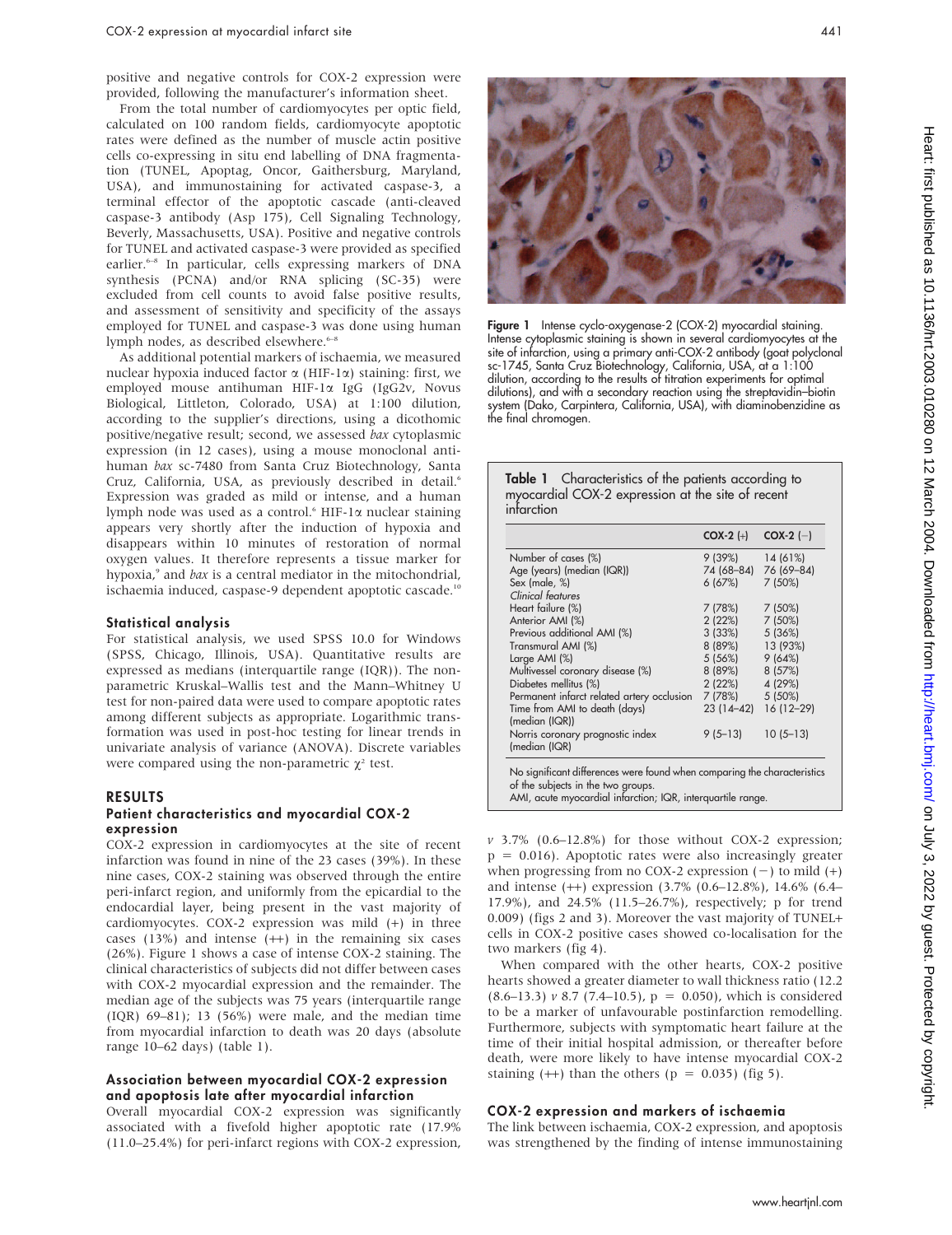

Figure 2 Cardiomyocyte apoptosis. An apoptotic cardiomyocyte costaining for DNA fragmentation (TUNEL) and activated caspase-3 is shown.

in COX-2 positive myocardial regions for both HIF-1 $\alpha$  and bax, with a high concordance of COX-2 and HIF-1 $\alpha$ expression (74% of cases,  $p = 0.020$ ), and of COX-2 and *bax* expression (83%,  $p = 0.014$ ).

#### **DISCUSSION**

These data, despite being limited by the small sample, confirm previous reports of COX-2 expression in ischaemic heart disease,<sup>3</sup> and show for the first time that COX-2 expression in cardiomyocytes occurs 10 days to two months after acute myocardial infarction and is associated with an increased rate of postinfarction myocardial apoptosis. Whether this association reflects a common though independent pathway of ischaemia-driven COX-2 expression and apoptosis, or whether there is a cause–effect link between the two events, is currently unknown and cannot be determined from our data.

COX-2 expression following myocardial and cerebral ischaemia has been shown consistently in experimental models.2 11–13 COX-2 mRNA expression is already induced four hours after ischaemia onset, while COX-2 protein expression peaks at 24 hours.<sup>2 11–13</sup> Though COX-2 expression after ischaemic insults in preconditioning animal models has been considered a protective mechanism,<sup>2 11</sup> several reports have suggested that it plays a detrimental role in cerebral ischaemic damage and apoptosis.<sup>12–15</sup> Both early and late COX-2 expression after ischaemic brain damage in rats after middle cerebral artery occlusion have been specifically investigated and shown to occur early in the ischaemic regions and late at the infarct border zones.<sup>12-14</sup> Similarly, Takadera and colleagues have shown upregulation of COX-2 and subsequent enhanced production of COX-2 derived prostaglandin E2 in cerebral ischaemia, and an associated increase in caspase-3 dependent apoptosis.<sup>15</sup> An alternative intriguing hypothesis, however, is to consider COX-2 expression independently from myocardial ischaemia. As an enhanced inflammatory response and neurohumoral activation have been shown to occur after acute myocardial infarction, COX-2 expression in cardiomyocytes—as in other tissues—may be induced in response to such stimuli.<sup>16 17</sup> Increased COX-2 synthesis may therefore be the expression of a state which itself is associated with increased apoptosis.

Independent of its causes, however, our data showing a significant association between COX-2 expression, myocardial apoptosis, and remodelling suggest that myocardial COX-2 expression in postinfarction remodelling may be detrimental. The resolution of this issue may have profound



Figure 3 Peri-infarct apoptotic rate according to myocardial expression of cyclo-oxygenase-2 (COX-2). A significantly higher apoptotic rate was found in subjects with versus without COX-2 expression at the site of recent infarction, especially with intense COX-2 expression (++). Kruskal–Wallis test, p = 0.047; Mann–Whitney U test, p = 0.016 (comparing patients with versus without COX-2 expression); p value for trend = 0.009 (univariate ANOVA analysis considering the three groups separately). The box represents the median value and the vertical bars are the interquartile range.

clinical implications in the light of the prevalence of ischaemic heart disease, the significant role of apoptosis in progression to cardiac failure, and the widespread use of drugs acting on COX-2. Indeed, novel specific COX-2 inhibitors are currently available and may be shown to affect postinfarction cardiac remodelling. Moreover, though retrospective observational studies in humans have been inconclusive, experimental evidence shows that selective inhibition of COX-2 improves cardiac function in a rat model of acute myocardial infarction,<sup>18</sup> <sup>19</sup> selective COX-2 inhibition appears to be protective against neuronal death after cerebral ischaemia, $12 \times 13 \times 20$  and in a genetically modified mouse model of non-ischaemic heart failure, COX-2 inhibition was very recently shown to be associated with improved haemodynamics and lower cardiomyocyte apoptotic rates.<sup>21</sup>

#### Conclusions

The inducible form of cyclo-oxygenase, COX-2, is expressed by cardiomyocytes in nearly 40% of cases at the site of acute myocardial infarction even late after the index event. The expression of COX-2 co-localises with markers of DNA fragmentation in the same myocytes at the site of the infarct,



Figure 4 Cyclo-oxygenase-2 (COX-2) co-localises with markers of apoptosis. Double positive staining (nuclear staining for DNA fragmentation at TUNEL, and cytoplasmic staining for COX-2) within the same cardiomyocyte is shown.